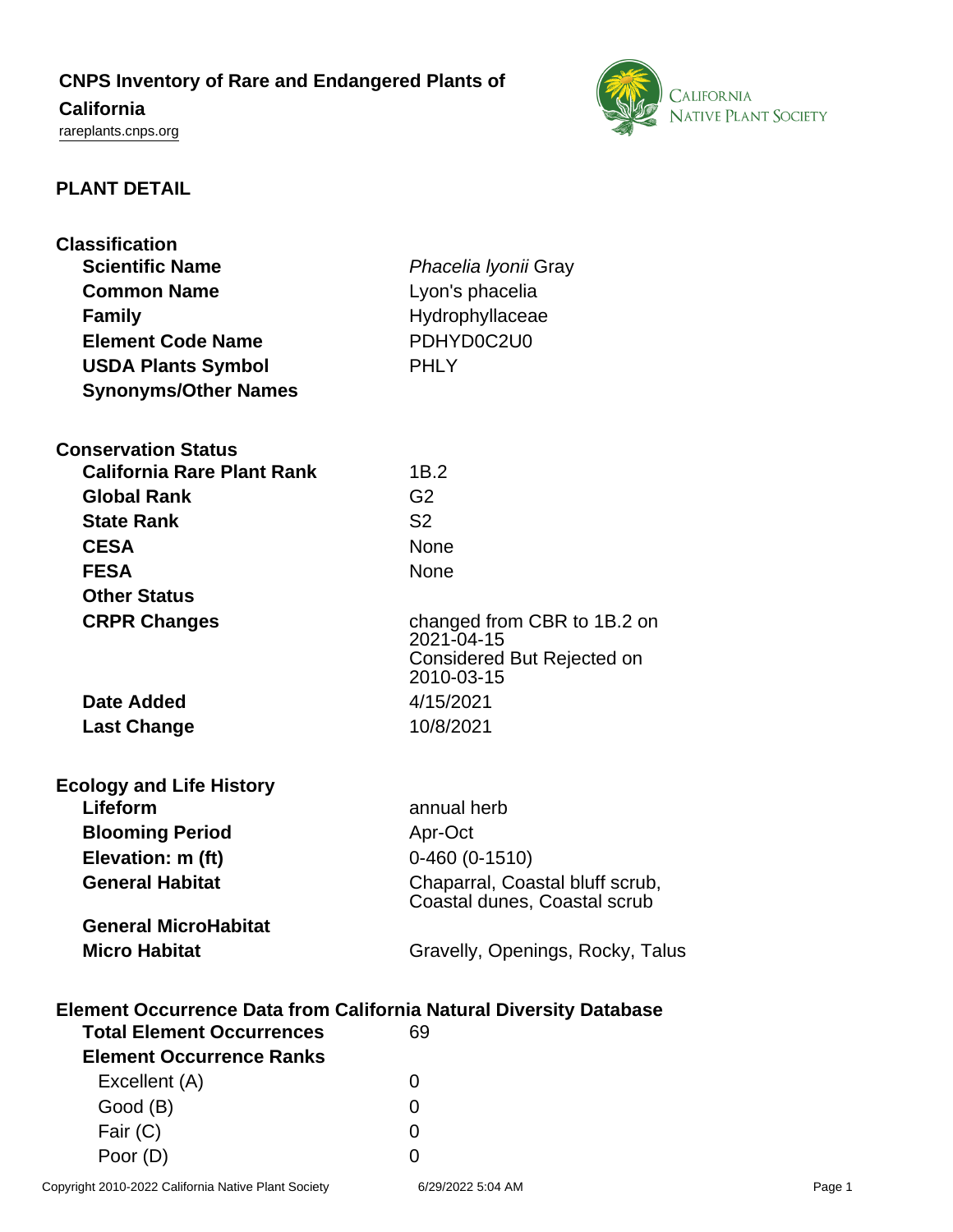| None $(X)$                 |    |
|----------------------------|----|
| Unknown (U)                |    |
| <b>Occurrence Status</b>   |    |
| Historical, $> 20$ years   | 23 |
| Recent, $<$ 20 years       | 46 |
| <b>Presence</b>            |    |
| <b>Presumed Extant</b>     | 69 |
| <b>Possibly Extirpated</b> | O  |
| <b>Presumed Extirpated</b> |    |
|                            |    |

#### **Location**

| <b>CA Endemic</b> | Yes |
|-------------------|-----|
| <b>Counties</b>   |     |
| Los Angeles (LAX) |     |
| <b>States</b>     |     |
| California (CA)   |     |
| <b>Ougde</b>      |     |

#### **Quads**

San Clemente Island Central (3211874), San Clemente Island South (3211873), Santa Catalina East (3311833), Santa Catalina North (3311844), Santa Catalina South (3311834), Santa Catalina West (3311845)

#### **Notes**

Definitions of codes preceding a county and/or quad:

\* Presumed extirpated

(\*) Possibly extirpated

Species may be present in other areas where conditions are favorable. These data should NOT be substituted for pre-project review or for on-site surveys.

### **General Notes**

### **Distribution**

### **Threats**

Threatened by feral herbivores, overgrazing, and non-native plants. Possibly threatened by military activities.

### **Taxonomy**

## **Other**

Threatened by feral herbivores, overgrazing, and non-native plants. Possibly threatened by military activities.